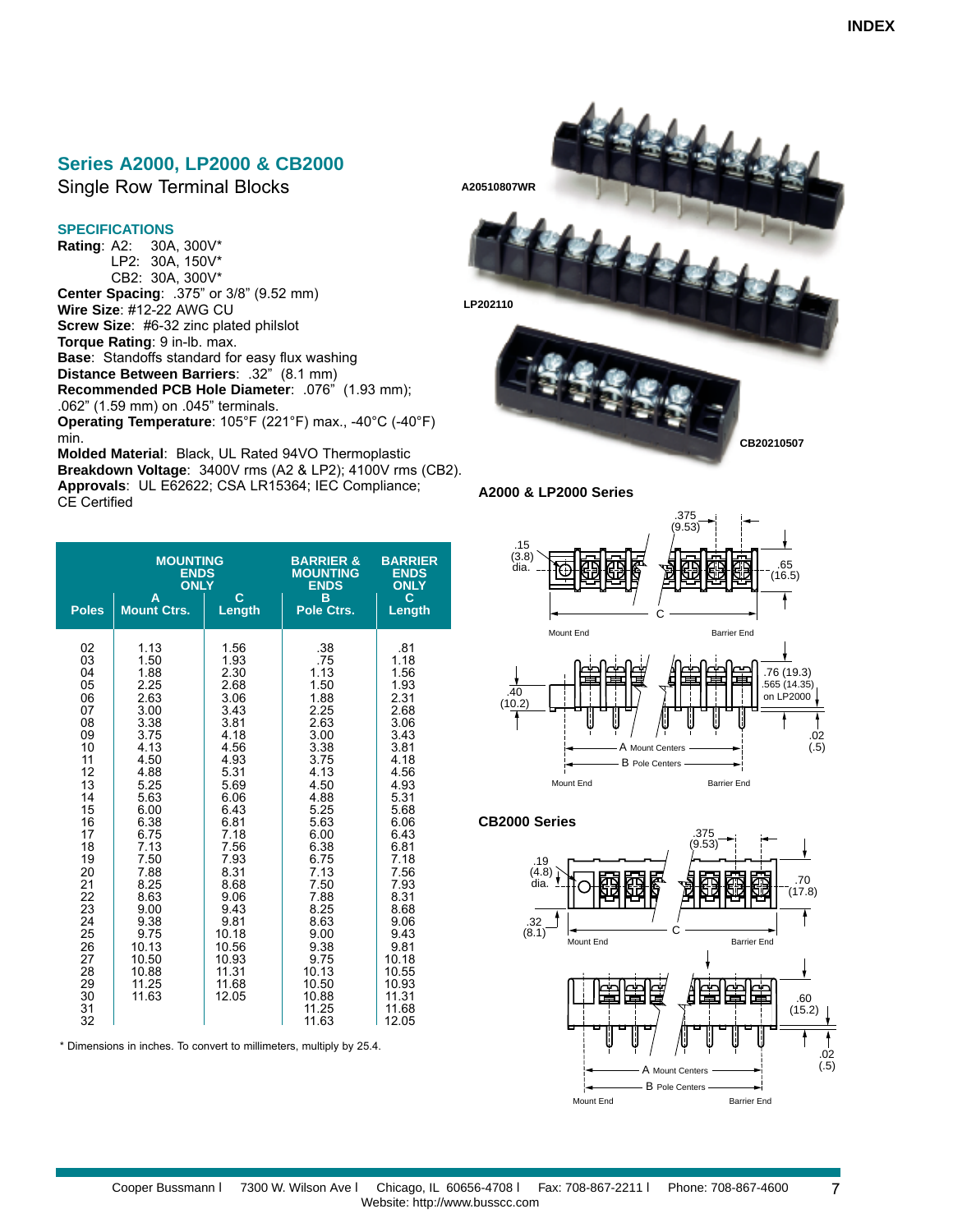# **Series A2000 & LP2000**

Single Row Terminal Blocks



<span id="page-1-0"></span>

Cooper Bussmann l 7300 W. Wilson Ave l Chicago, IL 60656-4708 l Fax: 708-867-2211 l Phone: 708-867-4600 Website: http://www.busscc.com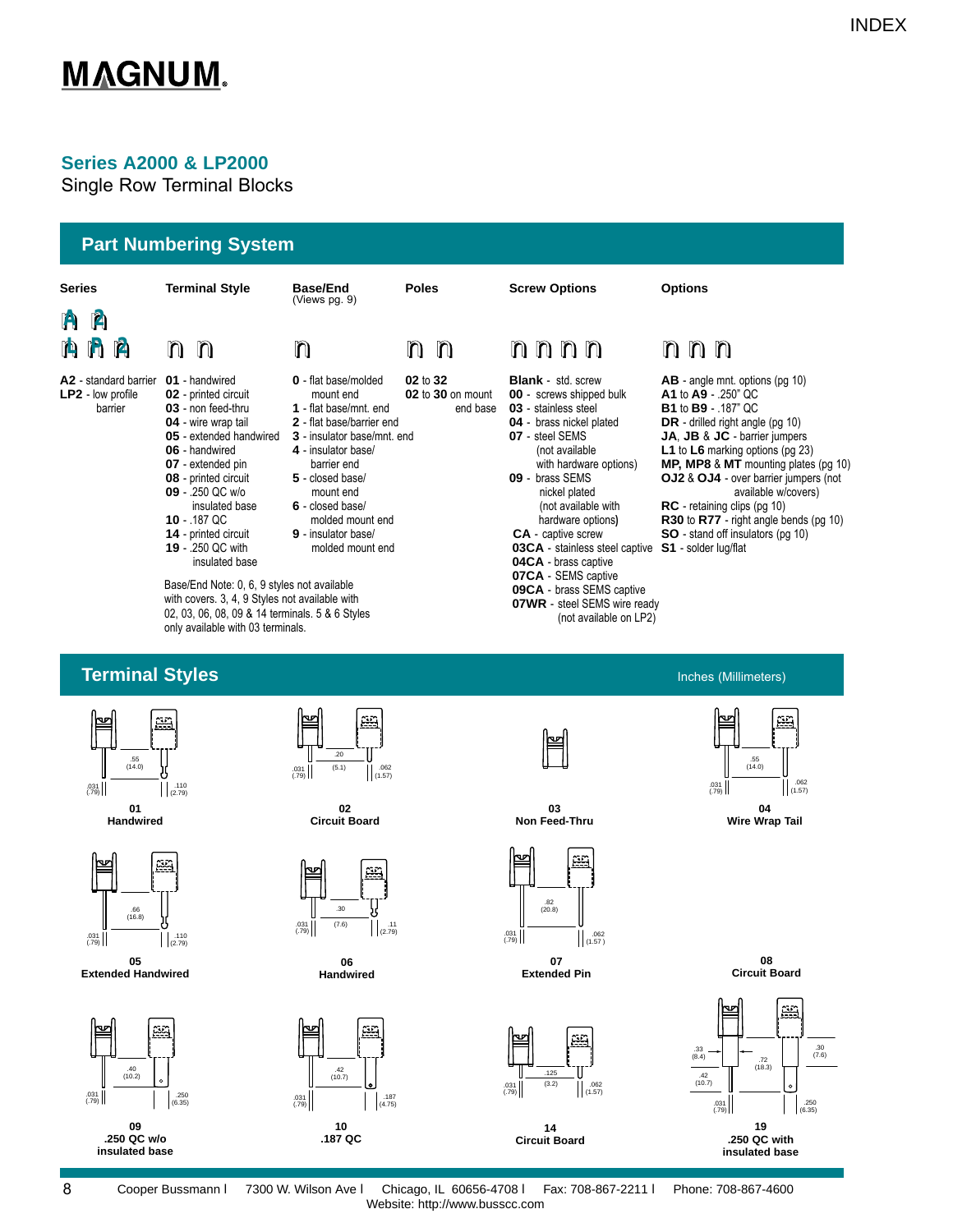9

# <span id="page-2-0"></span>**Screw Options**

<span id="page-2-2"></span><span id="page-2-1"></span>